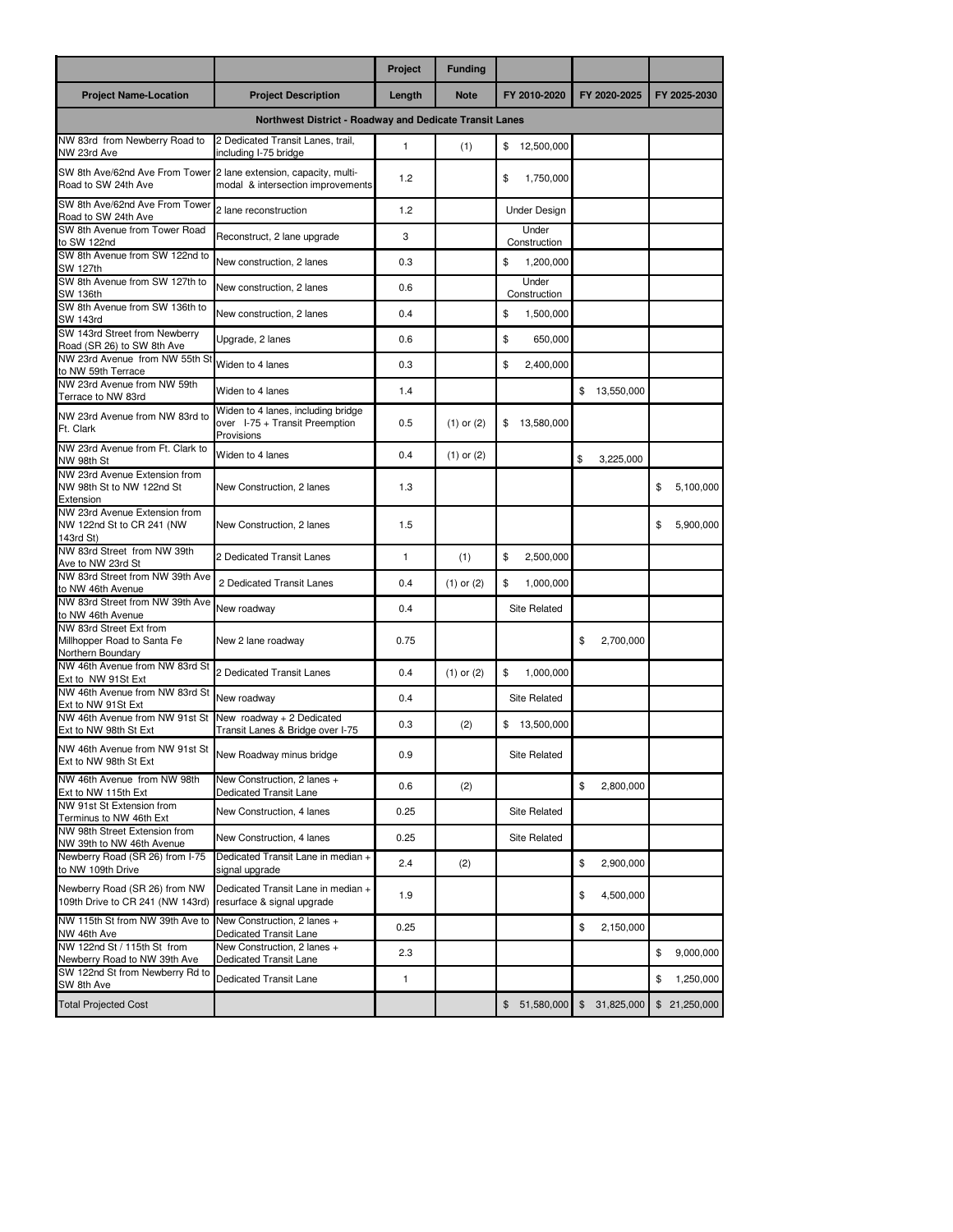|                                                                                                           |                                                                                         | Project        | <b>Funding</b>      |                            |                              |                           |  |  |  |
|-----------------------------------------------------------------------------------------------------------|-----------------------------------------------------------------------------------------|----------------|---------------------|----------------------------|------------------------------|---------------------------|--|--|--|
| <b>Project Name-Location</b>                                                                              | <b>Project Description</b>                                                              | Length         | <b>Note</b>         | FY 2010-2020               | FY 2020-2025                 | FY 2025-2030              |  |  |  |
| Southwest District - Roadway and Dedicate Transit Lanes                                                   |                                                                                         |                |                     |                            |                              |                           |  |  |  |
| SW 20th Ave I-75 Bridge from SW<br>62nd Ave to SW 52nd Ave                                                | Widen, 4 lanes with bridge over I-75                                                    | 0.5            |                     | 10,500,000<br>\$           |                              |                           |  |  |  |
| SW 73rd Ave Extension from SW<br>80th Drive to SW 75th Street                                             | New Construction, 2 lane road                                                           | 0.3            |                     | Site Related               |                              |                           |  |  |  |
| SW 91st Street / SW 73rd Ave<br>Extension from Archer Road to SW New Construction, 2 lane road<br>88th St |                                                                                         | 0.3            |                     | \$<br>1,200,000            |                              |                           |  |  |  |
| SW 30th Ave I-75 Bridge from<br>SW 45th St to SW 24th Ave                                                 | New roadway over I-75 & Dedicated<br>Transit Lanes & Archer Braid Trail                 | 0.3            | (1)                 | \$<br>13,500,000           |                              |                           |  |  |  |
| SW 45th St from Archer Road to I-<br>75                                                                   | Dedicated Transit Lane                                                                  | $\mathbf{1}$   | $(1)$ or $(2)$      | \$<br>2,500,000            |                              |                           |  |  |  |
| SW 45th St from Archer Road to I-<br>75                                                                   | New Roadway                                                                             | $\mathbf{1}$   |                     | Site Related               |                              |                           |  |  |  |
| Williston Road from I-75 to SW<br>63rd                                                                    | Widen to 4 lanes                                                                        | 0.75           | (3)                 | \$<br>3,700,000            |                              |                           |  |  |  |
| Archer Road from SW 75th St to<br>SW 45th St                                                              | Dedicated Transit Lane + signal<br>upgrade                                              | $\overline{c}$ | $(1), (2)$ or $(3)$ |                            | \$<br>2,750,000              |                           |  |  |  |
| SW 62nd Ave from Archer Rd to<br><b>Williston Rd</b>                                                      | Reconstruct, 2 lane upgrade                                                             | 1.95           |                     |                            | \$<br>2,300,000              |                           |  |  |  |
| Archer Road from SW 75th Terr to<br>SW 91st St                                                            | Widen, 4 lanes + Dedicated Transit<br>Lane                                              | 1.25           | (3)                 |                            | \$<br>10,500,000             |                           |  |  |  |
| Tower Road from SW 8th Ave to<br><b>Archer Road</b>                                                       | Intersections, capacity & multi-<br>modal infrastructure                                | 3              |                     |                            | \$<br>4,500,000              |                           |  |  |  |
| Tower Road from SW 8th Ave to<br><b>Archer Road</b>                                                       | Reconstructed, 2 lane divided                                                           | 3              |                     |                            | Under Design                 |                           |  |  |  |
| SW 91st St from SW 46th to<br><b>Archer Road</b>                                                          | Dedicated Transit Lane                                                                  | $\mathbf{1}$   |                     |                            | \$<br>1,000,000              |                           |  |  |  |
| SW 47th Road from SW 63rd to<br>Archer Road                                                               | New Construction, 2 lanes + 2 lane<br>upgrade of existing road                          | 1.5            |                     |                            |                              | \$<br>4,200,000           |  |  |  |
| SW 57th Road from SW 75th to<br>SW 63rd                                                                   | New Construction, 2 lanes                                                               | 1.4            |                     |                            |                              | 5,400,000<br>\$           |  |  |  |
| SW 63rd/ SW 67th Ave from SW<br>24th Ave to Archer Road                                                   | New Construction, 2 lanes                                                               | 1.9            |                     |                            |                              | \$<br>7,400,000           |  |  |  |
| SW 122nd St from SW 8th Ave to<br>SW 37th Ave                                                             | Dedicated Transit lane                                                                  | 1.75           |                     |                            |                              | 1,500,000<br>\$           |  |  |  |
| <b>Total Projected Cost</b>                                                                               |                                                                                         |                |                     | $\mathbb{S}$<br>31,400,000 | $\mathfrak{S}$<br>21,050,000 | $\$\$<br>18,500,000       |  |  |  |
|                                                                                                           | East District - Roadway and Dedicate Transit Lanes                                      |                |                     |                            |                              |                           |  |  |  |
| SE 43rd St from E. University Ave<br>to<br>Hawthorne Rd (SR 20)                                           | Center Turn Lane, Signal at E.<br>University Ave                                        | 1.1            |                     | \$<br>860,000              |                              |                           |  |  |  |
| Hawthorne Road from SE 27th to<br>SE 43rd                                                                 | <b>Dedicated Transit Lanes</b><br>(Reconfigure existing roadway, add<br>multi-use path) | 1.1            |                     |                            | \$<br>1,570,000              |                           |  |  |  |
| NE 39th Avenue (SR 222) from<br>Gainesville Regional Airport to NE<br>27th                                | Widen to 4 lanes                                                                        | 1.6            |                     |                            |                              | \$12,900,000              |  |  |  |
| Waldo Road from Future County<br><b>Fairgrounds to Gainesville</b><br><b>Regional Airport</b>             | <b>Dedicated Transit Lane</b>                                                           | 1.5            |                     |                            |                              | 1,340,000<br>\$           |  |  |  |
| <b>Total Projected Cost</b>                                                                               |                                                                                         |                |                     | \$<br>860,000 \$           | 1,570,000                    | \$14,240,000              |  |  |  |
| Northwest District - Multi-Use Off-Road Facilities                                                        |                                                                                         |                |                     |                            |                              |                           |  |  |  |
| SW 8th Ave from SW 122nd St<br>SW 91st St                                                                 | Multiuse off-road facility                                                              | 2              |                     | \$<br>395,000              |                              |                           |  |  |  |
| SW 8th Ave from SW 75th Street<br>to East Terminus                                                        | Sidewalk facility                                                                       | 0.5            |                     | \$<br>60,000               |                              |                           |  |  |  |
| W. University Ave from SW 75th St<br>to East Terminus                                                     | Sidewalk facility                                                                       | 0.5            |                     | \$<br>62,000               |                              |                           |  |  |  |
| NW 98th Street from NW 23rd Ave<br>to NW 39th Ave                                                         | Multiuse off-road facility                                                              | 1              |                     | \$<br>260,000              |                              |                           |  |  |  |
| NW 143rd St (CR 241) from<br>Newberry Road to NW 39th Ave                                                 | Multiuse off-road facility                                                              | 1.5            |                     |                            | \$<br>180,000                |                           |  |  |  |
| Millhopper Greenway from<br>Millhopper Road to NW 39th                                                    | Multiuse off-road facility                                                              | 1.5            | $(1)$ or $(2)$      |                            | \$<br>180,000                |                           |  |  |  |
| CR 235A from US 441 to NW<br>177th Ave                                                                    | Multiuse off-road facility                                                              | 1              |                     |                            | \$<br>88,000                 |                           |  |  |  |
| SW 1st Place from NW 79th Dr to                                                                           | Multiuse off-road facility                                                              | 0.1            |                     |                            | \$<br>12,000                 |                           |  |  |  |
| SW 77th Terr<br>NW 63rd Terr from NW 18th Ave                                                             | Multiuse off-road facility                                                              | 0.1            |                     |                            | \$<br>12,000                 |                           |  |  |  |
| to NW 19th PI<br>SW 122nd St from Newberry Rd to                                                          | Multiuse off-road facility                                                              | 2              |                     |                            |                              | \$<br>240,000             |  |  |  |
| SW 8th Ave<br>NW 39th Ave from NW 143rd St to                                                             | Multiuse off-road facility                                                              | 3              |                     |                            |                              | 324,000<br>\$             |  |  |  |
| I-75<br><b>Total Projected Cost</b>                                                                       |                                                                                         |                |                     | $\$\$<br>777,000           | \$<br>472,000                | $\mathfrak{S}$<br>564,000 |  |  |  |